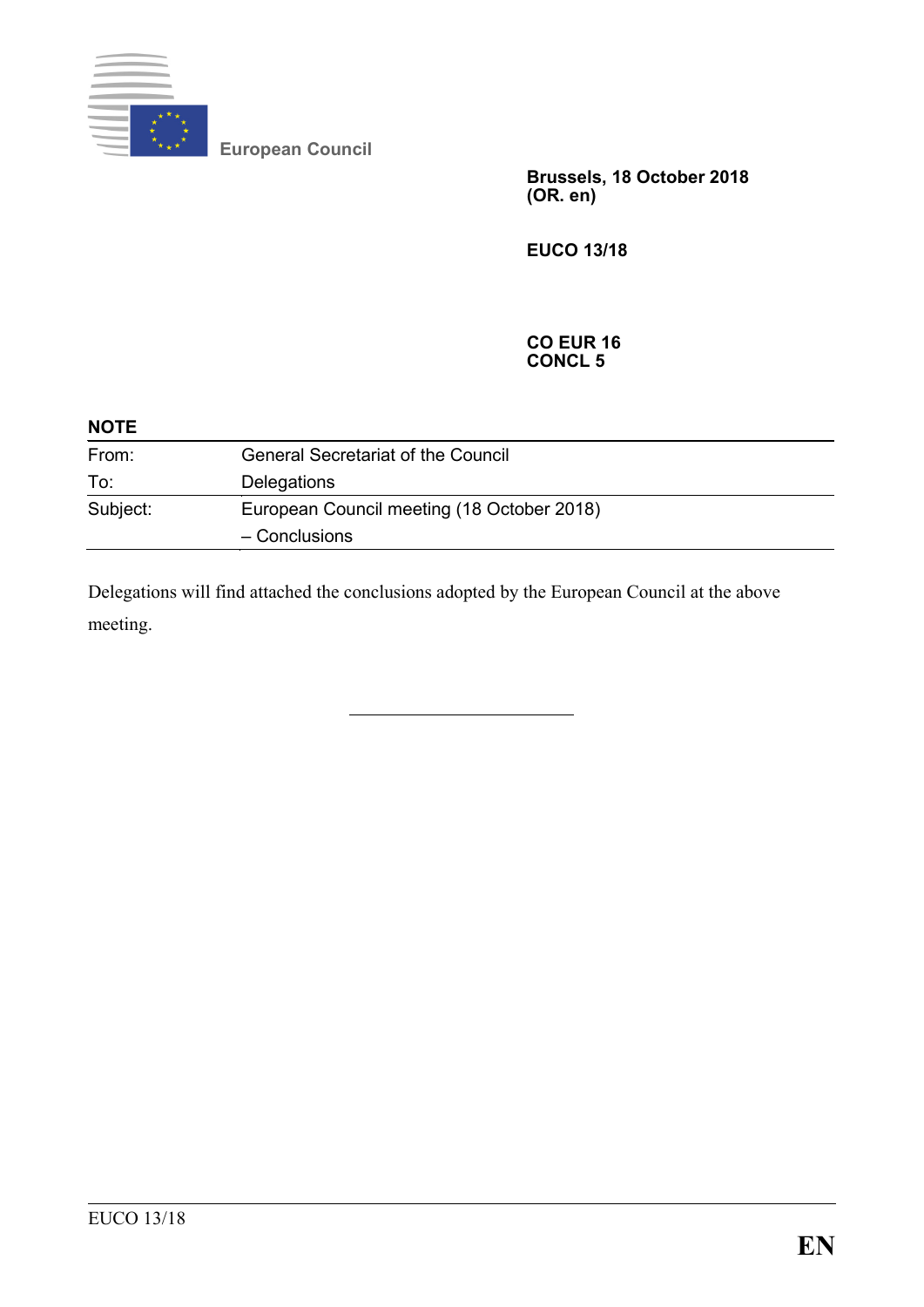## **I. MIGRATION**

- 1. The European Council assessed the state of implementation of its June conclusions and called for work to be continued on all elements as part of its comprehensive approach to migration. While the number of detected illegal border crossings into the EU has been brought down by 95% from its peak in October 2015, some internal and recent external flows warrant sustained attention.
- 2. Following the informal Leaders' discussion in Salzburg, the European Council highlights the importance of further preventing illegal migration and of strengthening cooperation with countries of origin and transit, particularly in North Africa, as part of a broader partnership.
- 3. The fight against people-smuggling networks needs to be stepped up: work with third countries on investigating, apprehending and prosecuting smugglers and traffickers should be intensified, with a view to preventing people from embarking on perilous journeys. A joint task force should be established at Europol's European Migrant Smuggling Centre. Smuggling networks' online communications should be better monitored and disrupted. The Council, with the support of the Commission, is invited to develop a comprehensive and operational set of measures to this end by December.
- 4. The European Council invites the European Parliament and the Council to examine, as a matter of priority, the recent Commission proposals on the Return Directive, the Asylum Agency and the European Border and Coast Guard, ensuring the most efficient use of resources and developing common minimum standards of external border surveillance, with due respect for the responsibility of the Member States.
- 5. More should be done to facilitate effective returns. Existing readmission agreements should be better implemented, in a non discriminatory way towards all Member States, and new agreements and arrangements concluded, while creating and applying the necessary leverage by using all relevant EU policies, instruments and tools, including development, trade and visa. Additional efforts are needed to fully implement the EU-Turkey Statement.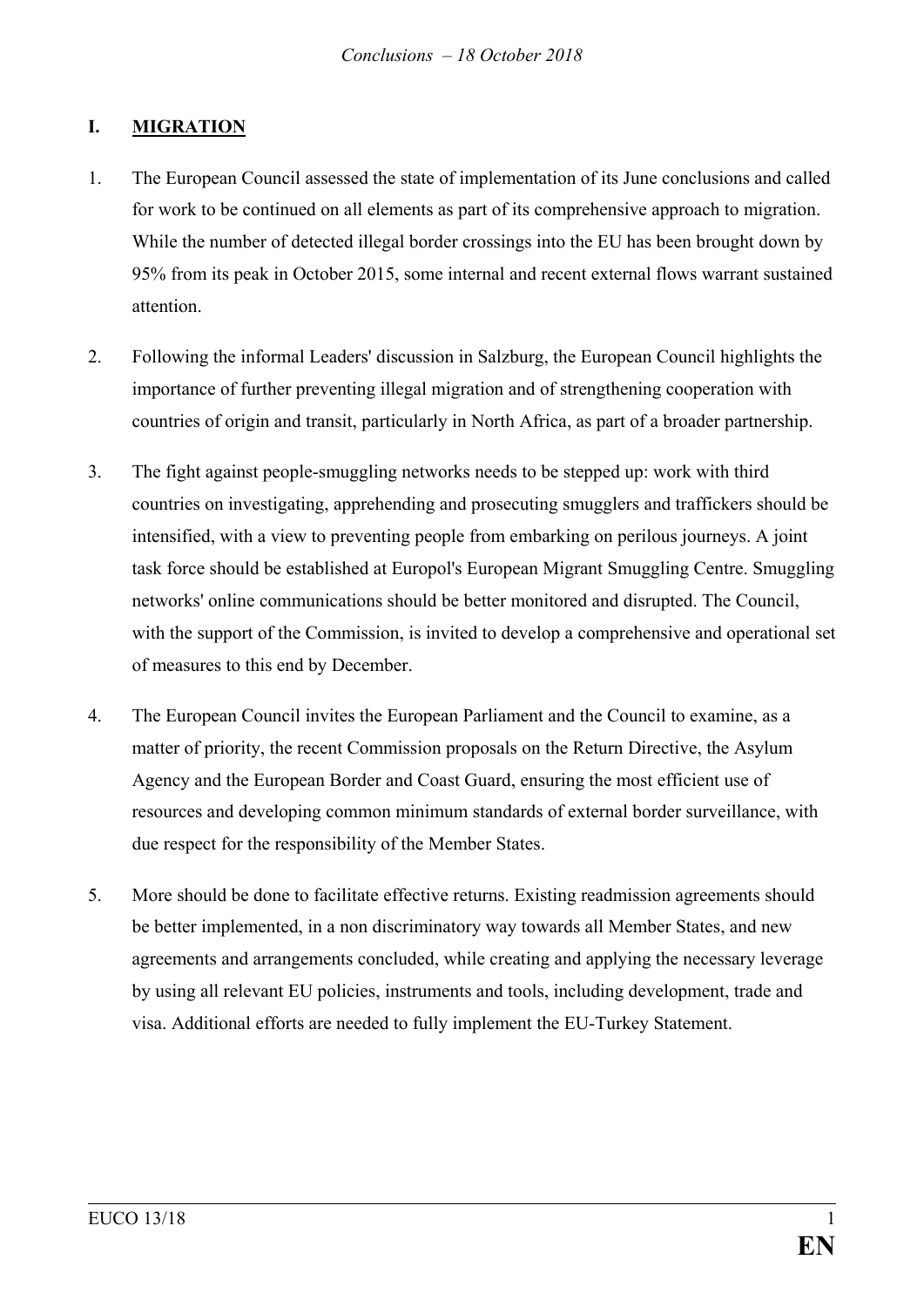6. The Austrian Chancellor reported on the reform of the Common European Asylum System and on the prospects for progress on its various elements. The European Council encouraged the Council Presidency to continue its work with a view to concluding it as soon as possible.

## **II. INTERNAL SECURITY**

- 7. In recent years, real progress has been made to strengthen our internal security through better cooperation, concrete measures on the ground, and the adoption of a range of legal texts, such as on Passenger Name Records, combating terrorism and ensuring a high common level of network and information security. These need to be fully implemented.
- 8. The EU will further strengthen its deterrence and resilience against hybrid, cyber, as well as chemical, biological, radiological and nuclear (CBRN) threats. Recalling its previous conclusions concerning the Salisbury attack, the European Council condemns the hostile cyber-attack carried out against the Organisation for the Prohibition of Chemical Weapons (OPCW). Such threats and attacks strengthen our common resolve to further enhance the EU's internal security and our ability and capabilities to detect, prevent, disrupt and respond to hostile activities of foreign intelligence networks and other malicious actors on our territories as well as online. The European Council welcomes the adoption of the new regime of restrictive measures to address the threat from chemical weapons and looks forward to early progress on the listing of relevant individuals and entities.
- 9. The European Council also calls for measures to:
	- combat cyber and cyber-enabled illegal and malicious activities and build strong cybersecurity. Work on the capacity to respond to and deter cyber-attacks through EU restrictive measures should be taken forward, further to the 19 June 2017 Council conclusions. In order to strengthen EU resilience against cyber-attacks, negotiations on all cybersecurity proposals should be concluded before the end of the legislature;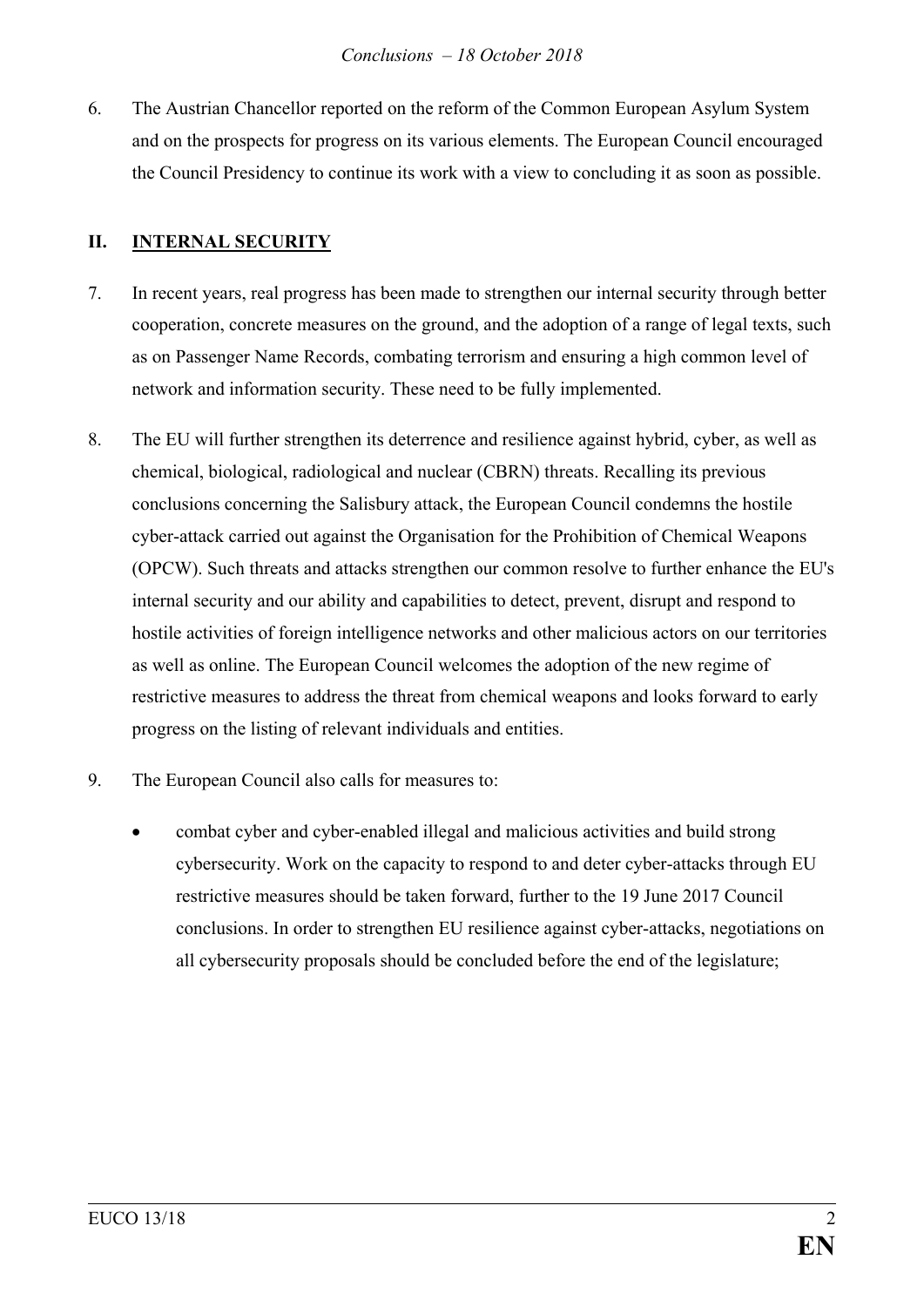#### *Conclusions – 18 October 2018*

- protect the Union's democratic systems and combat disinformation, including in the context of the upcoming European elections, in full respect of fundamental rights. In this respect, the measures proposed by the Commission on election cooperation networks, online transparency, protection against cybersecurity incidents, unlawful data manipulation and fighting disinformation campaigns and tightening the rules on European political party funding deserve rapid examination and operational follow-up by the competent authorities. The Commission will assess the implementation of the Code of Practice on disinformation by the end of the year. The European Council looks forward to the Action Plan for a coordinated EU response, to be presented by December 2018, as set out in its June conclusions;
- strengthen the capacity to prevent and respond effectively to radicalisation and terrorism, in full respect of fundamental rights. The Commission proposal on preventing the dissemination of terrorist content online should be examined as a matter of priority. Solutions should be found to ensure swift and efficient cross-border access to eevidence in order to effectively fight terrorism and other serious and organised crime, both within the EU and at international level; the Commission proposals on e-evidence and access to financial information, as well as to better combat money laundering, should be agreed on by the end of the legislature. The Commission should also urgently submit negotiating mandates for the international negotiations on e-evidence. The Commission initiative to extend the competences of the European Public Prosecutor's Office to cross-border terrorist crimes should be examined;
- provide Member States' law enforcement authorities, Europol and Eurojust with adequate resources to face new challenges posed by technological developments and the evolving security threat landscape, including through pooling of equipment, enhanced partnerships with the private sector, interagency cooperation and improved access to data;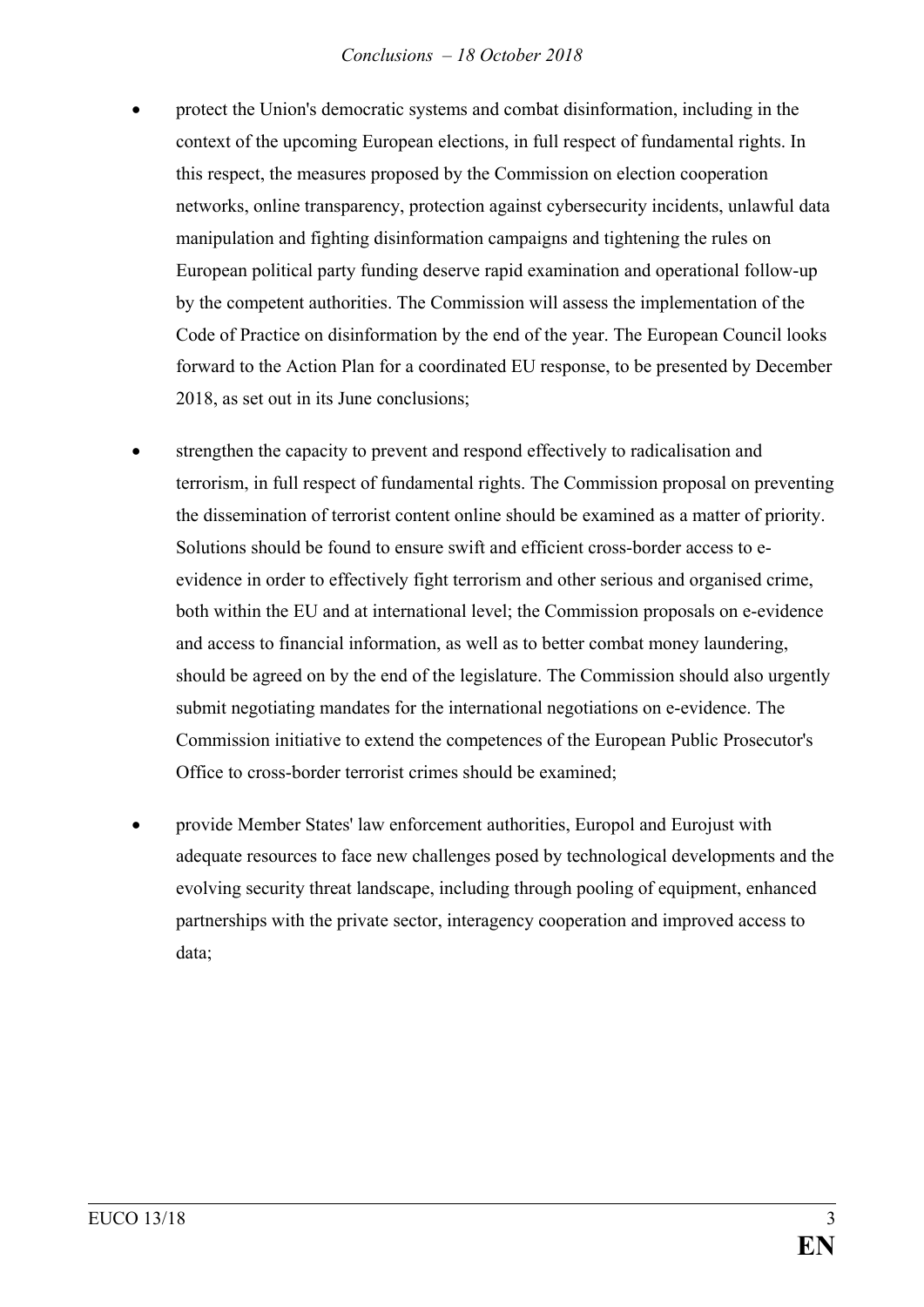- improve the interoperability of information systems and databases. Much progress has already been made in developing information systems and information exchange, but further efforts are needed to make them work together, in particular through a common identity repository. Negotiations on pending proposals, including on a strengthened European Criminal Records System, should be concluded by the end of the year and all measures needed for their implementation should be taken with the highest priority;
- strengthen our crisis management capacity and the coherence and effectiveness of the EU and national crisis response mechanisms. Negotiations on the EU civil protection mechanism proposal should be concluded by the end of the year.

# **III. EXTERNAL RELATIONS**

- 10. The European Council considers that EU-Africa relations are of paramount importance in a rapidly changing global landscape. Our cooperation should be taken to a new level, underpinned by the necessary resources, including through the European External Investment Plan and the EU Trust Fund for Africa. It welcomes the presentation of the Commission's initiative for a new Africa-Europe Alliance for Sustainable Investment and Jobs and calls for actions to be taken forward, including through concrete proposals for Member States' involvement.
- 11. Following the informal Leaders' discussion in Salzburg, the European Council welcomes the holding of the forthcoming first summit between the 28 EU Member States and the League of Arab States, hosted by Egypt on 24-25 February 2019.
- 12. The EU and its Member States are fully committed to the 2030 Agenda for Sustainable Development and its implementation. The European Council welcomes the intention of the Commission to publish its Reflection Paper in 2018, which should pave the way for a comprehensive implementation strategy in 2019.